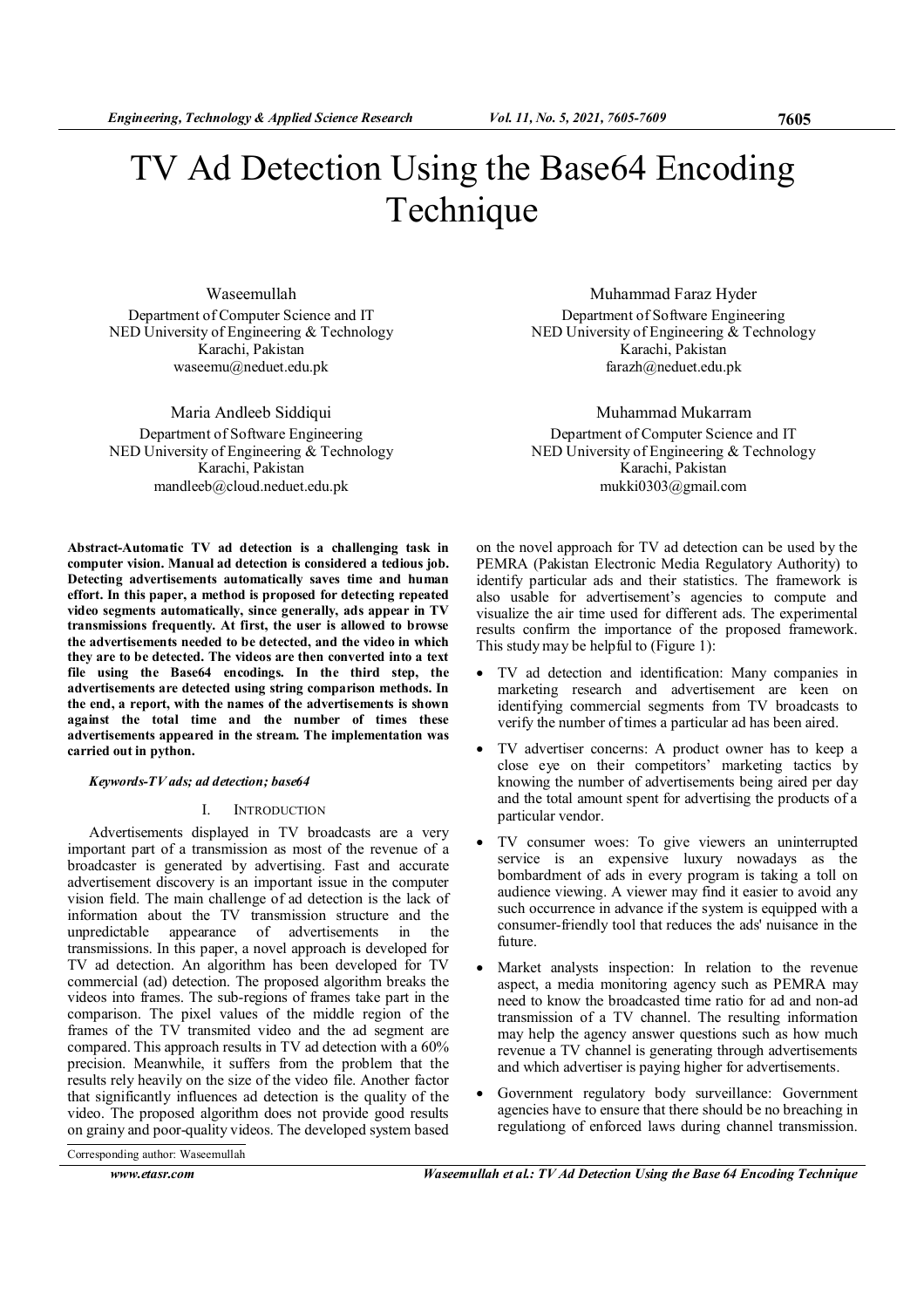One such agency would find useful a video segment identification application. On the other hand, many media observatory and regulatory bodies, want to know the real revenue generated by the various media channels.



Fig. 1. The possible applications for TV commercials detection.

Many approaches based on different features have been discussed [1, 2] for video detection and classification tasks. Authors in [3] investigated the problem of retrieving ads depending on their salient semantics. Semiotic is the knowledge of signs, associating signs with their meaning by communal conventions and particular cultural context. Identifying cuts, dissolve, and rhythm is used for video segmentation. Hough transform is used for calculating significant line slopes for describing shot content cluster analysis. Practical, playful, topic, and critical were recognized as semiotic categories of commercials. Evaluation was conducted on 150 ads from different Italian channels in compliance with the one conducted by human experts. The system showed best results on playful and worst results on practical ads. Authors in [4] explored the problem of real-time commercial detection using MPEG features in MPEG compressed videos. Black frame, unicolor frame, and change in aspect ratio were used for ad detection. It was shown that the least duration for any ad is one minute. Also, it was found that the strongest ad detecting parameter is the presence of black frames in commercial breaks. Authors in [5] proposed a new learning-based approach for ad detection. The approach uses several audio and visual features for classification based on Support Vector Machine (SVM). Average of edge change ratio, the variance of edge change ratio, average of frame difference, and variance of frame difference were used as visual features. NBC, ESPN2, and CNN TV channel transmissions of 10.75 hours was recorded for the evaluation, including different genres, i.e. movies, sports, and news. Recall values of 88.21% and 91.77% were observed without and with post-processing respectively. The respective precision values were 89.39% and 91.65%. Authors in [6] investigated the problem of identification and categorization of ads from TV transmission. Boundary detection was performed through a multi-modal approach. The ads were separated through black frame and silence features. Classification was conducted through text detection. In addition, the absence of a channel logo was also used for ad segmentation from the normal transmission. Hidden Markov model based on audiovisual features was used for training. The results showed a precision value of 90% and a recall value of 80%.

Authors in [7] proposed a commercial detection that is depending on cookery/cooking programs. Audio-visual features were used for ommercial boundary detection, including zero crossing rate, short time energy, edge detection, and corner detection. Furthermore, the logo of the program name was matched with a commercial break. Authors in [8] proposed a signal-based approach that uses an automatic unsupervised method for the segmentation of TV transmission. Using the general likelihood ratio and the Bayesian information criterion ,this approach can be applied to audio signals, visual signals, or their combination. The evaluation was performed on recordings from French TV and the TRECVid dataset with recall values of 93% and 89% respectively. The respective precision was 93% and 91%. An approach based on Optical Character Recognition (OCR) and Automatic Speech Recognition (ASR) techniques for the classification of TV commercials was proposed in [9]. The output transcripts generated by these technologies normally produce a small number of keywords. These keywords are used to perform searching which results in semantically relevant information from the web. After that, retrieved information from the web was used to develop a feature vector based on text, and the commercial classification was performed based on text. The experimental results show that combining external resources improved the classification accuracy and helped avoiding speech recognition issues in TV commercial videos. A methodology based on subtitle detection to detect TV commercials in videos was presented in [10]. Many constraints were used to distinguish subtitles and other text that appeared in a frame. After detecting subtitles, a scheme was presented that decides whether a TV commercial exists or not, based on the appearance of subtitles. Then, the genetic algorithm was used to point out the mark-in and mark-out points. The reported precision and recall values were more than 90%. Authors in [11] evaluated an algorithm for the detection of text that normally cannot be detected easily in a video. This algorithm performs text detection in cases like a scene with high texture background. The reported results were 96% and 82% for precision and recall respectively.

Authors in [12] introduced a framework for the automatic semantic annotation of unconstrained videos. The framework helps to minimize the semantic gap, i.e. the difference between the low-level visual information and the corresponding human perception. It was also proposed that integrating visual similarity matching with common sense semantic relationships is a highly effective approach to automated video annotation. Authors in [13] investigated the problem of automatic management of videos taking into account syntactic and semantic features for TV NEWS programs. Authors in [14] presented an innovative solution of a smart emotional system for impaired people. They aimed to accompany the cognitive information contained in a movie, with the affective content for emotion recognition. The author in [15] described the TV stream as a collection of programs (P) and breaks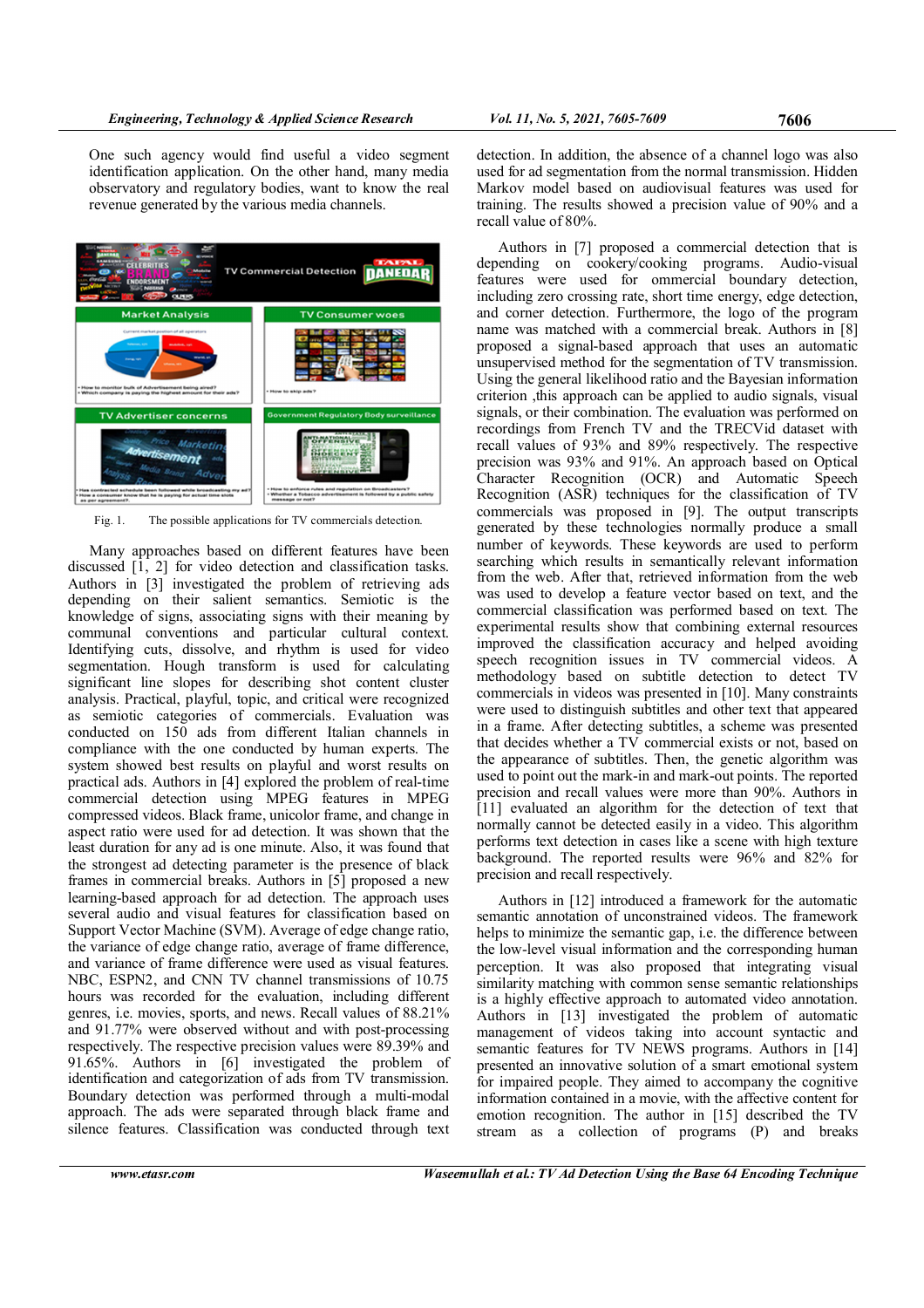(advertisements) (B) [15]. A TV stream is a collection of program segments and break segments where C.1, C.2, and C.3 represent the different type of program segments having an aim of information or entertainment (Figure 2 in [15]). Each category of program segments is separated by breaks represented through C.

## II. METHODOLOGY

In this research work, Base64 Encoding and Decoding technique has been used to detect TV advertisements. The following section defines the technique first and the steps carried out to perform the advertisement detection.

# A. Base64 Encoding and Decoding

It is an encoding style that uses 64 numbers of characters to represent the binary data. Initially, data were sent over the network, i.e. via email through only a set of text characters but after the advancement in multimedia technology, it was expected to send other data types, i.e. images (binary data), attachments, and executables as well. Thus the need emerged for some encoding techniques for binary data to transport over the network. The encoding of binary data is needed to avoid the problem caused by the existence of null characters in binary data. The encoding Table of Base64 is shown in Figure 2.

|         |         |    |             | Value Char Value Char Value Char Value Char |              |    |             |
|---------|---------|----|-------------|---------------------------------------------|--------------|----|-------------|
| $\circ$ | A       | 16 | Q           | 32                                          | Ω            | 48 | w           |
| 1       | в       | 17 | R           | 33                                          | h            | 49 | $\mathbf x$ |
| 2       | C       | 18 | S           | 34                                          |              | 50 | v           |
| з       | D       | 19 | т           | 35                                          |              | 51 | z           |
| 4       | Е       | 20 | U           | 36                                          | ĸ            | 52 | $\bullet$   |
| Б       | F       | 21 | v           | 37                                          |              | 53 | п           |
| 6       | G       | 22 | w           | 38                                          | $\mathbf{m}$ | 54 | 2           |
| 7       | н       | 23 | $\mathbf x$ | 39                                          | n            | 55 | з           |
| 8       |         | 24 | Y           | 40                                          | $\bullet$    | 56 | 4           |
| 9       | u       | 25 | z           | 41                                          | Þ            | 57 | 5           |
| 10      | κ       | 26 | a           | 42                                          | a            | 58 | 6           |
| 11      | ட       | 27 | ь           | 43                                          | г            | 59 | 7           |
| 12      | м       | 28 | c           | 44                                          | a            | 60 | 8           |
| 13      | N       | 29 | d           | 45                                          |              | 61 | 9           |
| 14      | $\circ$ | 30 | $\bullet$   | 46                                          | u            | 62 | ۰           |
| 15      | P       | 31 |             | 47                                          | v            | 63 |             |

Fig. 2. Base64 encoding and decoding values.

# B. The Followed Approach for TV Advertisement Detection.

The first technique that we tried was to compare and count the times the frames of an ad appear in the main broadcast video. Drawbacks such as high storage utilization, due to the splitting of videos into frames and more time, occurrred. The second technique that we tried to use was to detect the advertisements during a live broadcast. The main problem that occurred was more time utilization although less storage was needed. The third technique was to encode all the pixels of all the frames, of all the videos, and then perform the comparison. This required more storage utilization as the size of the produced file was large, and more time in performing the comparison. The final approach chosen for this project was to encode only selected pixels belonging to sub-regions of the frames of the videos and then perform the comparison in order to reduce the computation cost. The time and the storage capacity required in this approach were comparatively lesser than the approaches mentioned above. The proposed methodology is shown in Figure 3. In Figure 3, the "Main File" is the video file that contains both advertisements and other program segments whereas the "Ad File" denotes the separate categories of advertisements that may exist in the input video

file. Both advertisement files and the Main File are converted into encoded text files using the Base64 encoding. The resulting text files are compared line by line to find the match of any advertisement file in the Main File. Each line of the text file corresponds to a set of pixel positions in a frame. These pixel positions are picked from the middle region of the frame only.



Fig. 3. The proposed approach for TV advertisement detection.

The obtained results were further presented in both textual and graphical forms. When the user selects the advertisements to be detected and the video they are to be detected in, instead of encoding each pixel of every frame, only selected pixels are encoded and saved into a text file and the file size remains small even for long videos. When the user hits the detect button, each pixel in each advertisement file is compared to each pixel in the Main video File until a match is found. When each pixel in the advertisement file is found in the main video file in sequence, the count of the comparison for that specific advertisement increases. Once the comparison is done for all selected ads, a table consisting of the ads against the time (seconds) they have appeared in the main video is shown to the user, with a graphical donut chart representation of the obtained results. Details are given in the result section of this paper. The steps of the algorithm are:

Step 01: Break the input videos (Main video and ad videos) into frames.

Step 02: Select the set of pixel values from each frame belonging to the sub-region of the selected frames.

Step 03: Convert the set of pixel values into base64 type.

Step 04: Compare all pixel values of an advertisement frame with the frame of the Main video

If the pixel points match then

Take the frame as an Ad frame and move to the next frame

Repeat the process until the Ad frame matches with the frames of the Main Video

Return the Total Number of Frames matched

Else

Select the next frame in the sequence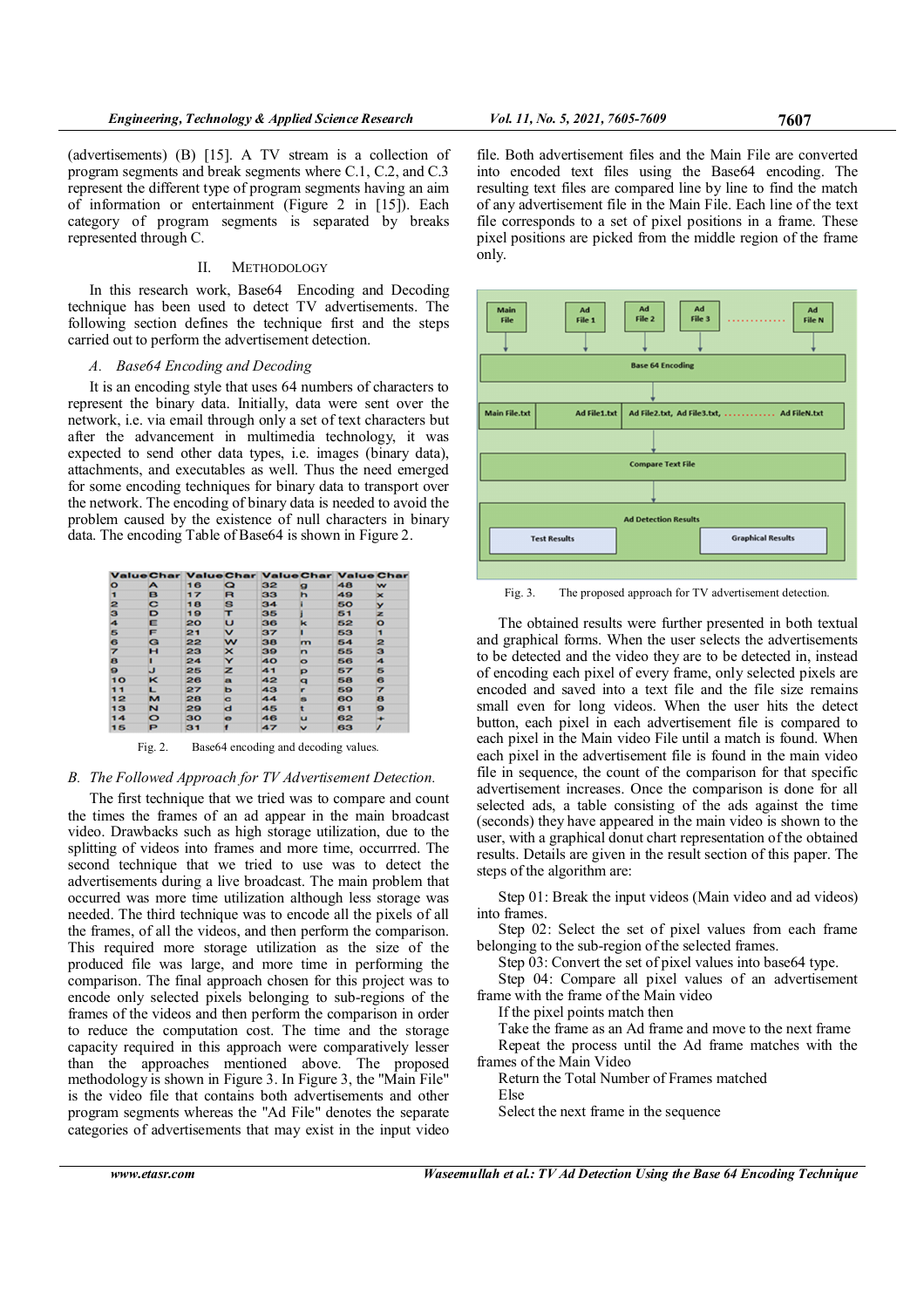#### C. End-User System

A system has been developed for the end-user to evaluate the performance of the devised algorithm. The developed system is mainly comprised of four steps.

Step 01: In this step, the end-user is provided with the Ad Detection screen. The Select Main File button allows the user to select the video file which contains advertisements and nonadvertisement content. The Select Ad Files button allows the user to either select a single advertisement segment or set of advertisement videos to be searched in the Main File (Figure 4).

Step 02: In this step, after providing the Main File and the Ad file, the end-user is provided with the Upload button. The button converts the videos into frames and then converts these frames into Base64 encoded strings (Figure 5).

Step 03: In this step each file is converted into a Base 64 encoded text string (Figure 6).

Step 04: The screen in Figure 7 appears when the binary images are successfully converted into text files using the Base64 encoding. The end-user is provided with the Detect button to start the advertisement detection process with the developed algorithm. The system will produce two different forms of detection results, one in text form and another in graphical form.



Fig. 4. Main screen of the system.



Fig. 5. Selecting the main video file and the advertisement file.







Fig. 7. After the successful conversion, the Detect button appears.

## D. Dataset

The Video dataset was recorded from National TV channel transmissions, including ARY Digital 1, and Hum TV. The test data composed of three segments of transmission that were recorded from ARY Digital and Hum TV. The two segments from ARY had 2.5 hours length and the HUM TV segment had a length of 1 hour 40 minutes. All three segments were recorded from a local cable provider and were sampled at 25 frames per second.

### III. RESULTS AND DISCUSSION

The detection results were obtained in two ways: single ad and multiple ad detection as shown in Figures 8-11. Figure 8 shows the text file output of the results and Figure 9 the produced graphical representation. They shows the detection of a KFC advertisement which lasts for 10 seconds in a given 152 second video file.



Figure 10 shows the text file output of the results of multiple ad detection and Figure 12 their graphical representation. They show the number of detected advertisements. Moreover, the name of each detected advertisement is given in the adjacent column along with their duration in seconds in another adjacent column. To the best of our knowledge, this is the first time the Base64 encoding technique is used for TV advertisements detection. The